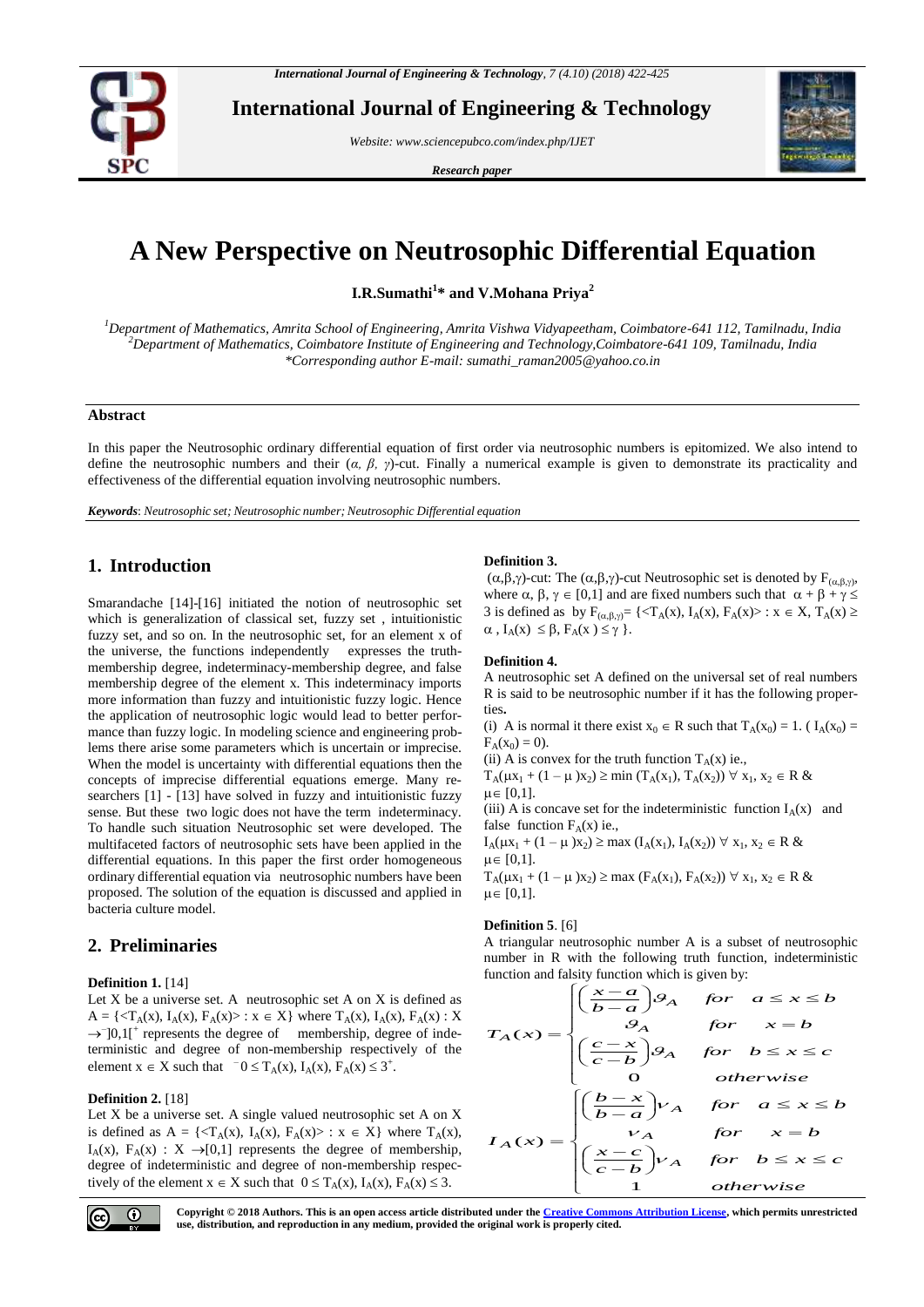$$
F_A(x) = \begin{cases} \left(\frac{b-x}{b-a}\right)\kappa_A & \text{for } a \le x \le b\\ \kappa_A & \text{for } x = b\\ \left(\frac{x-c}{c-b}\right)\kappa_A & \text{for } b \le x \le c\\ 1 & \text{otherwise} \end{cases}
$$

Where  $a \le b \le c$  and a triangular neutrosophic number is denoted by  $A_{TN} \langle (a,b,c); \mathcal{G}_A, V_A, K_A \rangle$ .

### **Note 1:**

Here  $T_A(x)$  increases with constant rate for  $x \in [a,b]$  and decreases for  $x \in [b,c]$ \$ but  $I_A(x)$  and  $F_A(x)$  decreases with constant rate for  $x \in [a,b]$  and increases for  $x \in [b,c]$ .

# **Definition 6.** [6]

A trapezoidal neutrosophic number A is a subset of neutrosophic number in  $R$  with the following truth function, terministic function and falsity function which is given by:

$$
T_A(x) = \begin{cases} \left(\frac{x-a}{b-a}\right)\theta_A & \text{for } a \le x \le b \\ \theta_A & \text{for } b \le x \le c \\ \left(\frac{d-x}{d-c}\right)\theta_A & \text{for } c \le x \le d \end{cases}
$$
  
\n
$$
I_A(x) = \begin{cases} \left(\frac{b-x}{b-a}\right)v_A & \text{for } a \le x \le b \\ v_A & \text{for } b \le x \le c \\ \left(\frac{d-x}{d-c}\right)v_A & \text{for } c \le x \le d \\ 1 & \text{otherwise} \end{cases}
$$
  
\n
$$
F_A(x) = \begin{cases} \left(\frac{b-x}{b-a}\right)\kappa_A & \text{for } a \le x \le b \\ \kappa_A & \text{for } b \le x \le c \\ \left(\frac{d-x}{d-c}\right)\kappa_A & \text{for } c \le x \le d \\ 1 & \text{otherwise} \end{cases}
$$

where  $a \le b \le c \le d$  and a trapezoidal neutrosophic number is denoted by  $\ A_{TRN} \big\langle (a,b,c,d); \mathcal{G}_A, {V}_A, {K}_A \big\rangle$ .

### **Note 1:**

Here  $T_A(x)$  increases with constant rate for  $x \in [a,b]$  and decreases for  $x \in [c,d]$  but  $I_A(x)$  and  $F_A(x)$  decreases with constant rate for x  $\in$  [a,b] and increases for  $x \in [c,d]$ .

# **3. First Order Neutrosophic Ordinary Differential Equation**

### **Definition 7.**

If A is neutrosophic number then  $(\alpha,\beta,\gamma)$ -cut is given by  $\left[ [A_1(\alpha), A_2(\alpha)] \quad \text{for} \quad \alpha \in [0,1] \right]$ 

$$
A_{(\alpha,\beta,\gamma)} = \begin{cases} [A'_1(\beta), A'_2(\beta)] & \text{for } \beta \in [0,1] \\ [A''_1(\gamma), A''_2(\gamma)] & \text{for } \gamma \in [0,1] \end{cases}
$$

$$
[A''_1(\gamma), A''_2(\gamma)]
$$
  
With  $\alpha + \beta + \gamma \le 3$ .  
Here

(i) 
$$
\frac{dA_1(\alpha)}{d\alpha} > 0, \frac{dA_2(\alpha)}{d\alpha} < 0, \forall \alpha \in [0,1], A_1(1) \le A_2(1)
$$
  
\n(ii) 
$$
\frac{dA'_1(\beta)}{d\beta} < 0, \frac{dA'_2(\beta)}{d\beta} > 0, \forall \beta \in [0,1], A'_1(0) \le A'_2(0)
$$
  
\n(iii) 
$$
\frac{dA''_1(\gamma)}{d\gamma} < 0, \frac{dA''_2(\gamma)}{d\gamma} > 0, \forall \gamma \in [0,1], A''_1(0) \le A''_2(0)
$$
  
\nIt is given as  
\n
$$
A_{(\alpha,\beta,\gamma)} = \{[A_1(\alpha), A_2(\alpha)], [A'_1(\beta), A'_2(\beta)], [A''_1(\gamma), A''_2(\gamma)]\}
$$

If 
$$
A = (a, b, c; \mathcal{G}_A, v_A, \kappa_A)
$$
 then  $(\alpha, \beta, \gamma)$ -cut is given by  
\n
$$
A_{(\alpha, \beta, \gamma)} = \{ [(a + \alpha(b - a))\mathcal{G}_A, (c - \alpha(c - b))\mathcal{G}_A],
$$
\n
$$
[(b - \beta(b - a))v_A, (b + \beta(c - b))v_A],
$$
\n
$$
[(b - \gamma(b - a))\kappa_A, (b + \gamma(c - b))\kappa_A] \}
$$

#### **Definition 8.**

Consider the first order linear homogeneous Neutrosophic Ordi-

nary Differential Equation:  $\frac{dy}{dx} = ky$ *dx*  $\frac{dy}{dx} = ky$  with the initial condition  $y(x_0) = y_0$  where k and  $y_0$  are triangular neutrosophic numbers. Let the solution of the above neutrosophic differential equation be  $y(x)$ and its  $(\alpha,\beta,\gamma)$ -cut be

$$
y(x, \alpha, \beta, \gamma) = ([y_1(x, \alpha), y_2(x, \alpha)],
$$
  
\n
$$
[y'_1(x, \beta), y'_2(x, \beta)],
$$
  
\n
$$
[y''_1(x, \gamma), y''_2(x, \gamma)])
$$
  
\nThe solution is strong if  
\n(i)  $\frac{dy_1(x, \alpha)}{d\alpha} > 0, \frac{dy_2(x, \alpha)}{d\alpha} < 0, \forall \alpha \in [0,1], y_1(x,1) \le y_2(x,1)$   
\n(ii)  $\frac{dy'_1(x, \beta)}{d\beta} > 0, \frac{dy'_2(x, \beta)}{d\beta} < 0, \forall \beta \in [0,1], y'_1(x,0) \le y'_2(x,0)$   
\n(iii)  $\frac{dy''_1(x, \gamma)}{d\gamma} > 0, \frac{dy''_2(x, \gamma)}{d\gamma} < 0, \forall \gamma \in [0,1], y''_1(x,0) \le y''_2(x,0)$ 

Otherwise the solution is weak solution.

# **4. Solution of Differential Equation with Triangular Neutrosophic Number**

Consider the first order linear homogeneous Neutrosophic Ordinary Differential Equation:  $\frac{dy}{dx} = ky$ *dx*  $\frac{dy}{dx} = ky$  with the initial condition  $y(x_0) = A_{TN} \langle (a,b,c); \mathcal{G}_A, V_A, K_A \rangle.$  (1)

**Case I:**  If  $k > 0$ 

Taking 
$$
(\alpha, \beta, \gamma)
$$
-cut of the equation (1) we get

 $= k([y_1(x, \alpha), y_2(x, \alpha)], [y'_1(x, \beta), y'_2(x, \beta)], [y''_1(x, \gamma), y''_2(x, \gamma)])$  $\frac{dy}{dx}$  ([y<sub>1</sub>(x,  $\alpha$ ), y<sub>2</sub>(x, $\alpha$ )],[y<sub>1</sub>(x, $\beta$ ), y<sub>2</sub>(x, $\beta$ )],[y<sub>1</sub>(x,  $\gamma$ ), y<sub>2</sub>(x, $\gamma$ )])  $\frac{dy}{dx}$ ([y<sub>1</sub>(x,  $\alpha$ ), y<sub>2</sub>(x,  $\alpha$ )], [y'<sub>1</sub>(x,  $\beta$ ), y'<sub>2</sub>(x,  $\beta$ )], [y'<sub>1</sub>(x,  $\gamma$ ), y'<sub>2</sub> with the initial condition

$$
y(x_0; \alpha, \beta, \gamma) = (\left[a_1\alpha, a_2\alpha\right], \left[a_1'\beta, a_2'\beta\right], \left[a_1''\gamma, a_2''\gamma\right]),
$$

$$
\alpha + \beta + \gamma \leq 3 , \alpha, \beta, \gamma \in [0,1] .
$$
ie.,

$$
\dot{y}_1(x, \alpha) = k y_1(x, \alpha) \quad \dot{y}_2(x, \alpha) = k y_2(x, \alpha)
$$
  

$$
\dot{y}_1'(x, \beta) = k y_1'(x, \beta) \quad \dot{y}_2'(x, \beta) = k y_2'(x, \beta)
$$
  

$$
\dot{y}_1''(x, \gamma) = k y_1''(x, \gamma) \quad \dot{y}_2''(x, \gamma) = k y_2''(x, \gamma)
$$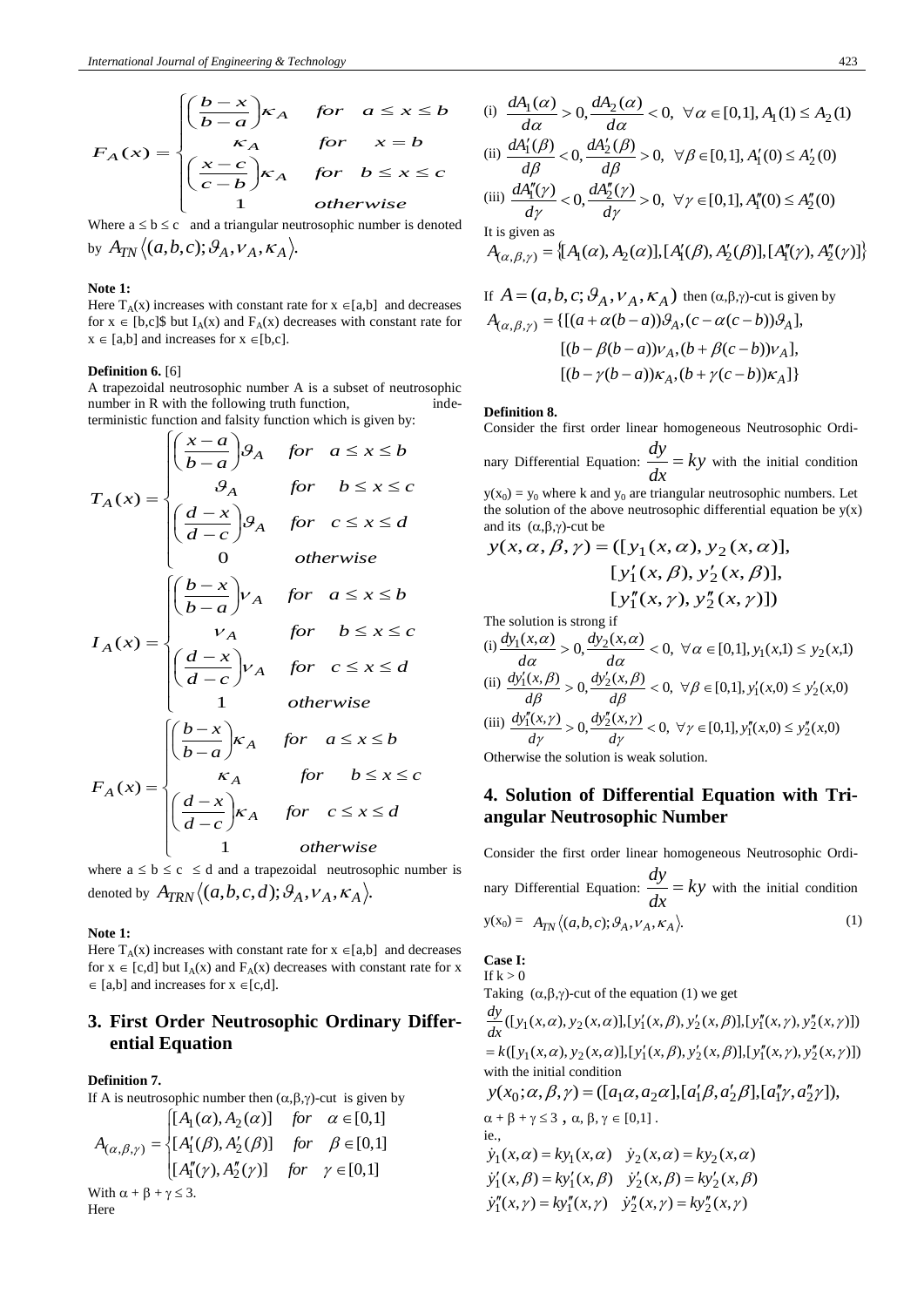### With the initial condition

 $y_1''(x_0, \gamma) = a_1''(\gamma)$   $y_2''(x_0, \gamma) = a_2''(\gamma)$  $y'_1(x_0, \beta) = a'_1(\beta)$   $y'_2(x_0, \beta) = a'_2(\beta)$  $y_1(x_0, \alpha) = a_1(\alpha)$   $y_2(x_0, \alpha) = a_2(\alpha)$ Then the solution of the above equation is given by  $y_2''(x, \gamma) = a_2''(\gamma) e^{k(x - x_0)}$  $y_1''(x, \gamma) = a_1''(\gamma)e^{k(x-x_0)}$   $y_2''(x, \gamma) = a_2''(\gamma)e^{k(x-x_0)}$  $\beta$ ) =  $a'_1(\beta)e^{k(x-x_0)}$   $y'_2(x,\beta) = a'_2(\beta)e^{k(x-x_0)}$  $y'_1(x, \beta) = a'_1(\beta)e^{k(x-x_0)}$   $y'_2(x, \beta) = a'_2(\beta)e^{k(x-x_0)}$  $y_2(x, \alpha) = a_2(\alpha) e^{k(x - x_0)}$  $y_1(x, \alpha) = a_1(\alpha)e^{k(x-x_0)}$   $y_2(x, \alpha) = a_2(\alpha)e^{k(x-x_0)}$ 

# **Case II:**

If  $k < 0$ 

Let k = -p. Taking  $(\alpha,\beta,\gamma)$ -cut of the equation (1) we get

$$
\frac{dy}{dx}([y_1(x,\alpha), y_2(x,\alpha)], [y_1'(x,\beta), y_2'(x,\beta)], [y_1''(x,\gamma), y_2''(x,\gamma)])
$$

 $= -p([y_1(x, \alpha), y_2(x, \alpha)], [y'_1(x, \beta), y'_2(x, \beta)], [y''_1(x, \gamma), y''_2(x, \gamma)]$  the following table.

with the initial condition  $y(x_0; \alpha, \beta, \gamma) = (\frac{a_1 \alpha}{a_2 \alpha}, \frac{a_1 \beta}{a_1 \beta}, \frac{a_2 \beta}{a_2 \beta}, \frac{a_1 \gamma}{a_2 \gamma}, \frac{a_2 \gamma}{a_2 \gamma})$  $\alpha + \beta + \gamma \leq 3$ ,  $\alpha, \beta, \gamma \in [0,1]$ . ie.,  $\dot{y}_1''(x, \gamma) = -py_1''(x, \gamma) \quad \dot{y}_2''(x, \gamma) = -py_2''(x, \gamma)$  $\dot{y}'_1(x, \beta) = -py'_1(x, \beta) \quad \dot{y}'_2(x, \beta) = -py'_2(x, \beta)$  $\dot{y}_1(x, \alpha) = -py_1(x, \alpha)$   $\dot{y}_2(x, \alpha) = -py_2(x, \alpha)$ With the initial condition  $y_1''(x_0, \gamma) = a_1''(\gamma)$   $y_2''(x_0, \gamma) = a_2''(\gamma)$  $y'_1(x_0, \beta) = a'_1(\beta)$   $y'_2(x_0, \beta) = a'_2(\beta)$  $y_1(x_0, \alpha) = a_1(\alpha)$   $y_2(x_0, \alpha) = a_2(\alpha)$ Then the solution of the above equation is given by  $u_1(x, \alpha) = \left(\frac{u_1(\alpha)+u_2(\alpha)}{2}\right)e^{-p(x-x_0)} + \left(\frac{u_1(\alpha)-u_2(\alpha)}{2}\right)e^{p(x-x_0)}$  $(\alpha) - a_2(\alpha)$ 2  $y_1(x, \alpha) = \left(\frac{a_1(\alpha) + a_2(\alpha)}{2}\right) e^{-p(x - x_0)} + \left(\frac{a_1(\alpha) - a_2(\alpha)}{2}\right) e^{p(x - x_0)}$  $\left(\frac{a_1(\alpha)-a_2(\alpha)}{2}\right)$  $e^{-p(x-x_0)} + \left(\frac{a_1(\alpha)-1}{2}\right)$  $\left(\frac{a_1(\alpha)+a_2(\alpha)}{2}\right)$  $\alpha) = \left(\frac{a_1(\alpha)+a_2(\alpha)}{a_1(\alpha)+a_2(\alpha)}\right)e^{-p(x-x_0)} + \left(\frac{a_1(\alpha)-a_2(\alpha)}{a_1(\alpha)+a_2(\alpha)}\right)$  $\mathcal{L}_2(x,\alpha) = \left(\frac{a_1(\alpha)+a_2(\alpha)}{2}\right) e^{-p(x-x_0)} - \left(\frac{a_1(\alpha)-a_2(\alpha)}{2}\right) e^{p(x-x_0)}$  $(\alpha) - a_2(\alpha)$ 2  $y_2(x, \alpha) = \left( \frac{a_1(\alpha) + a_2(\alpha)}{2} \right) e^{-p(x - x_0)} - \left( \frac{a_1(\alpha) - a_2(\alpha)}{2} \right) e^{p(x - x_0)}$  $\left(\frac{a_1(\alpha)-a_2(\alpha)}{2}\right)$  $e^{-p(x-x_0)} - \left(\frac{a_1(\alpha)-1}{2}\right)$  $\left(\frac{a_1(\alpha)+a_2(\alpha)}{2}\right)$  $\alpha = \left(\frac{a_1(\alpha) + a_2(\alpha)}{2}\right) e^{-p(x-x_0)} - \left(\frac{a_1(\alpha) - a_2(\alpha)}{2}\right)$  $f_1'(x,\beta) = \left(\frac{a_1(\beta) + a_2(\beta)}{2}\right) e^{-p(x-x_0)} + \left(\frac{a_1(\beta) - a_2(\beta)}{2}\right) e^{p(x-x_0)}$  $(\beta) - a'_2(\beta)$ 2  $y'_1(x,\beta) = \left(\frac{a'_1(\beta) + a'_2(\beta)}{2}\right) e^{-p(x-x_0)} + \left(\frac{a'_1(\beta) - a'_2(\beta)}{2}\right) e^{p(x-x_0)}$  $\left(\frac{a'_1(\beta)-a'_2(\beta)}{2}\right)$  $\bigg)e^{-p(x-x_0)} + \bigg(\frac{a'_1(\beta)-a'_2}{2}\bigg)$  $\left(\frac{a'_1(\beta)+a'_2(\beta)}{2}\right)^2$  $I_1'(x,\beta) = \left(\frac{a'_1(\beta) + a'_2(\beta)}{2}\right) e^{-p(x-x_0)} + \left(\frac{a'_1(\beta) - a'_2(\beta)}{2}\right)$  $I_2(x,\beta) = \left(\frac{a_1(\beta)+a_2(\beta)}{2}\right)e^{-p(x-x_0)} - \left(\frac{a_1(\beta)-a_2(\beta)}{2}\right)e^{p(x-x_0)}$  $(\beta) - a'_2(\beta)$ 2  $y'_{2}(x, \beta) = \left(\frac{a'_{1}(\beta) + a'_{2}(\beta)}{2}\right) e^{-p(x-x_{0})} - \left(\frac{a'_{1}(\beta) - a'_{2}(\beta)}{2}\right) e^{p(x-x_{0})}$  $\left(\frac{a'_1(\beta)-a'_2(\beta)}{2}\right)$  $\bigg)e^{-p(x-x_0)} - \bigg(\frac{a'_1(\beta)-a'_2}{2}\bigg)$  $\left(\frac{a'_1(\beta)+a'_2(\beta)}{2}\right)$  $\int_{2}^{1}(x,\beta)=\left(\frac{a'_{1}(\beta)+a'_{2}(\beta)}{2}\right)e^{-p(x-x_{0})}-\left(\frac{a'_{1}(\beta)-a'_{2}(\beta)}{2}\right)e^{-\frac{1}{2}(\beta-\frac{1}{2})}$  $\int_{1}^{n}(x,\gamma) = \left(\frac{a_1(\gamma)+a_2(\gamma)}{2}\right)e^{-p(x-x_0)} + \left(\frac{a_1(\gamma)-a_2(\gamma)}{2}\right)e^{p(x-x_0)}$  $(\gamma) - a''_2 \gamma$ 2  $y_1''(x, \gamma) = \left(\frac{a_1''(\gamma) + a_2''(\gamma)}{2}\right) e^{-p(x-x_0)} + \left(\frac{a_1''(\gamma) - a_2''(\gamma)}{2}\right) e^{-p(x-x_0)}$  $\left(\frac{a''_1(\gamma)-a''_2\gamma}{2}\right)$  $e^{-p(x-x_0)} + \left(\frac{a''_1(\gamma) - a''_2}{2}\right)$  $\left(\frac{a''_1(\gamma)+a''_2(\gamma)}{2}\right)$  $\int_{1}^{n}(x,\gamma) = \left(\frac{a''_1(\gamma) + a''_2(\gamma)}{2}\right)e^{-p(x-x_0)} + \left(\frac{a''_1(\gamma) - a''_2\gamma}{2}\right)e^{-p(x-x_0)}$  $\int_{2}^{n}(x,\gamma) = \left(\frac{a_1(\gamma)+a_2(\gamma)}{2}\right)e^{-p(x-x_0)} - \left(\frac{a_1(\gamma)-a_2(\gamma)}{2}\right)e^{p(x-x_0)}$  $(\gamma) - a''_2 \gamma$  $y_2''(x, \gamma) = \left(\frac{a_1''(\gamma) + a_2''(\gamma)}{2}\right) e^{-p(x-x_0)} - \left(\frac{a_1''(\gamma) - a_2''(\gamma)}{2}\right) e^{-p(x-x_0)}$  $\left(\frac{a''_1(\gamma)-a''_2\gamma}{2}\right)$  $\bigg)e^{-p(x-x_0)} - \bigg(\frac{a_1''(\gamma)-a_2''}{2}\bigg)$  $\left(\frac{a''_1(\gamma)+a''_2(\gamma)}{2}\right)$  $\int_{2}^{n}(x,\gamma) = \left(\frac{a_1^{n}(\gamma) + a_2^{n}(\gamma)}{2}\right)e^{-p(x-x_0)} - \left(\frac{a_1^{n}(\gamma) - a_2^{n}(\gamma)}{2}\right)e^{-p(x-x_0)}$ 

# **5. Application:**

Consider a colony of bacteria in a rich environment. In such an environment, the population P of the bacteria reproduce via binary fission.The rate at which such a population increases will be proportional to the number of bacteria. We can express this rule as a differential equation:  $\frac{dP}{dt} = kP$ 

*dt*

2

If the initial population is a neutrosophic number (3, 4, 5; 0.8, 0.2, 0.3). What is the population of bacteria after two days.(The constant proportional  $k = 1/3$ ).

### **Solution:**

 $\frac{dI}{dt} = \frac{1}{3}P$ *dP* 3  $=\frac{1}{2}P$ , where P(0) = (3, 4, 5; 0.8, 0.2, 0.3). The solution is  $P_1(t, \alpha) = (2.4 + 0.8\alpha)e^3$  ;  $P_2(t, \alpha) = (4 - 0.8\alpha)e^3$ *t t*  $P_1(t, \alpha) = (2.4 + 0.8\alpha)e^3$  ;  $P_2(t, \alpha) = (4 - 0.8\alpha)e^3$ 

$$
P'_1(t, \beta) = (0.8 - 0.2\beta)e^{\frac{t}{3}}; P'_2(t, \alpha) = (0.8 + 0.2\beta)e^{\frac{t}{3}}
$$
  
\n
$$
P''_1(t, \gamma) = (1.2 - 0.3\gamma)e^{\frac{t}{3}}; P''_2(t, \gamma) = (1.2 + 0.3\gamma)e^{\frac{t}{3}}
$$
  
\nHere  
\n
$$
\frac{dP_1}{d\alpha} = 0.8e^{\frac{t}{3}} > 0, \qquad \frac{dP_2}{d\alpha} = -0.8e^{\frac{t}{3}} < 0
$$
  
\n
$$
\frac{dP'_1}{d\beta} = -0.2e^{\frac{t}{3}} < 0, \qquad \frac{dP'_2}{d\beta} = 0.2e^{\frac{t}{3}} > 0
$$
  
\n
$$
\frac{dP''_1}{d\gamma} = -0.3e^{\frac{t}{3}} < 0, \qquad \frac{dP''_2}{d\gamma} = 0.3e^{\frac{t}{3}} > 0
$$

Hence the solution is strong.

The solution for  $t = 2$  and different values for  $(\alpha, \beta, \gamma)$  is given in

### **Table 1:** Solution for  $t = 2$

| α        | $P_1(t,\alpha)$ | $P_2(t,\alpha)$ |     |        | $P_2(t, \beta)$ |          | $P''_1(t,\gamma)$ | $P_2''(t,\gamma)$ |
|----------|-----------------|-----------------|-----|--------|-----------------|----------|-------------------|-------------------|
| $\bf{0}$ | 4.6746          | 7.7909          | o   | 1.5582 | 1.5582          | $\bf{0}$ | 2.3373            | 2.3373            |
| 0.1      | 4.8304          | 7.6351          | 0.1 | 1.5192 | 1.5971          | 0.1      | 2.2788            | 2.3957            |
| 0.2      | 4.9862          | 7.4793          | 0.2 | 1.4803 | 1.636           | 0.2      | 2.2204            | 2.4541            |
| 0.3      | 5.1420          | 7.3235          | 0.3 | .4413  | 1.6751          | 0.3      | 2.1620            | 2.5126            |
| 0.4      | 5.2978          | 7.167           | 0.4 | 1.4024 | 1.7140          | 0.4      | 2.1036            | 2.5710            |
| 0.5      | 5.4537          | 7.0118          | 0.5 | 1.3634 | 1.7530          | 0.5      | 2.0451            | 2.6294            |
| 0.6      | 5.6095          | 6.8560          | 0.6 | 1.3245 | 1.7919          | 0.6      | 1.9867            | 2.6879            |
| 0.7      | 5.7653          | 6.7002          | 0.7 | 1.2855 | 1.8309          | 0.7      | 1.9283            | 2.7463            |
| 0.8      | 5.9211          | 6.5444          | 0.8 | 1.2465 | 1.8698          | 0.8      | 1.8698            | 2.8047            |
| 0.9      | 6.0769          | 6.3886          | 0.9 | 1.2076 | 1.9088          | 0.9      | 1.8114            | 2.8632            |
| 1.0      | 6.2327          | 6.2327          | 1.0 | 1.1686 | 1.947           | 1.0      | 1.7530            | 2.9216            |

The graphical interpretation of the above table is shown below